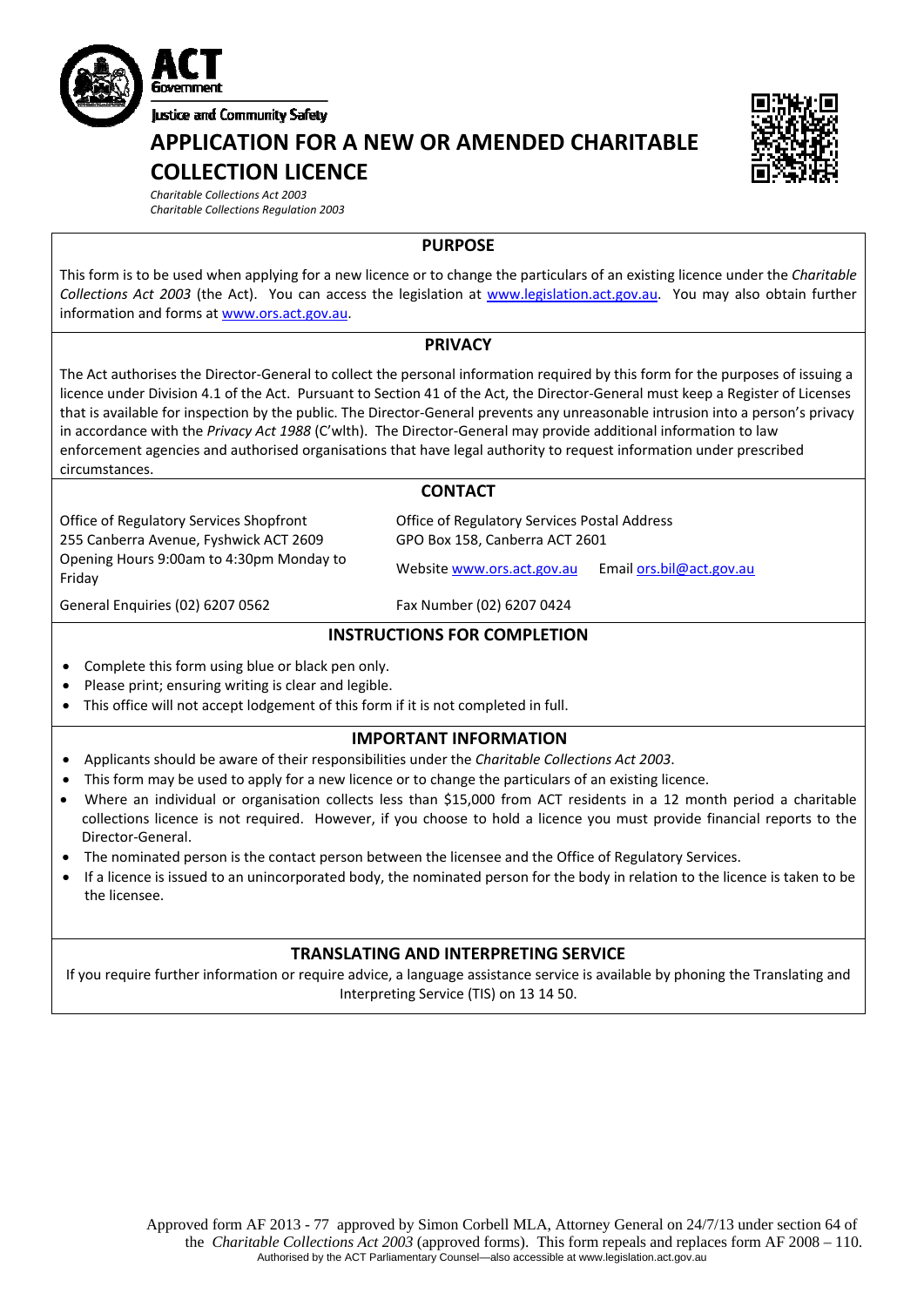|                                                                                                                                            | memmen<br><b>Justice and Community Safety</b><br><b>APPLICATION FOR A NEW OR AMENDED CHARITABLE COLLECTION</b><br><b>LICENCE-FORM ACL</b><br>Charitable Collections Act 2003<br><b>Charitable Collections Regulation 2003</b> |                                                                                     |                                         |             |  |                                                                                                     |  |  |
|--------------------------------------------------------------------------------------------------------------------------------------------|-------------------------------------------------------------------------------------------------------------------------------------------------------------------------------------------------------------------------------|-------------------------------------------------------------------------------------|-----------------------------------------|-------------|--|-----------------------------------------------------------------------------------------------------|--|--|
| <b>NEW LICENCE</b>                                                                                                                         |                                                                                                                                                                                                                               | <b>AMENDED LICENCE</b>                                                              |                                         |             |  |                                                                                                     |  |  |
| <b>TERM OF LICENCE</b><br>(Up to five years)                                                                                               | (Office use only)                                                                                                                                                                                                             | <b>COMMENCEMENT DATE</b>                                                            | <b>EXPIRY DATE</b><br>(Office use only) |             |  | <b>LICENCE NUMBER</b><br>(Office use only)                                                          |  |  |
| <b>TYPE OF LICENCE</b>                                                                                                                     |                                                                                                                                                                                                                               |                                                                                     |                                         |             |  |                                                                                                     |  |  |
| Individual                                                                                                                                 |                                                                                                                                                                                                                               | Unincorporated                                                                      |                                         | Corporation |  | Incorporated body                                                                                   |  |  |
| APPLICANT / CONTACT / NOMINATED PERSON DETAILS (Main contact with the Office of Regulatory Services)                                       |                                                                                                                                                                                                                               |                                                                                     |                                         |             |  |                                                                                                     |  |  |
| licence.<br>Please complete page one for each person/organisation applying for this licence                                                |                                                                                                                                                                                                                               | An incorporated organisation must provide the name and details of a contact person. |                                         |             |  | Unincorporated organisations must nominate a person. The nominated person will be the holder of the |  |  |
| <b>TITLE</b> (eg. Ms, Mr, Dr)                                                                                                              |                                                                                                                                                                                                                               | <b>FULL NAME OF APPLICANT / NOMINATED</b><br><b>PERSON</b>                          |                                         |             |  | <b>POSITION HELD WITHIN</b><br><b>ORGANISATION</b> (EG. Exec Officer)                               |  |  |
| ADDRESS (Property name, unit, flat, room no, street number, street name, city/suburb/town, postcode)                                       |                                                                                                                                                                                                                               |                                                                                     |                                         |             |  |                                                                                                     |  |  |
|                                                                                                                                            |                                                                                                                                                                                                                               |                                                                                     |                                         |             |  |                                                                                                     |  |  |
| <b>PHONE CONTACT</b>                                                                                                                       |                                                                                                                                                                                                                               | <b>FAX CONTACT</b>                                                                  |                                         |             |  | <b>EMAIL CONTACT</b>                                                                                |  |  |
| <b>NAME OF ORGANISATION - REGISTERED NAME IF INCORPORATED</b> (If incorporated, please provide a copy of the certificaet if incorporation) |                                                                                                                                                                                                                               |                                                                                     |                                         |             |  |                                                                                                     |  |  |
| <b>AUSTRALIAN COMPANY NUMBER</b>                                                                                                           |                                                                                                                                                                                                                               | <b>AUSTRALIAN BUSINESS NUMBER</b>                                                   |                                         |             |  | <b>INCORPORATED ASSOCIATION</b>                                                                     |  |  |
| REGISTERED OFFICE ADDRESS (Property name, unit, flat, room no, street number, street name, city/suburb/town, postcode)                     |                                                                                                                                                                                                                               |                                                                                     |                                         |             |  |                                                                                                     |  |  |
| <b>PHONE CONTACT</b>                                                                                                                       |                                                                                                                                                                                                                               |                                                                                     | <b>FAX CONTACT</b>                      |             |  | <b>EMAIL CONTACT</b>                                                                                |  |  |
|                                                                                                                                            |                                                                                                                                                                                                                               |                                                                                     |                                         |             |  |                                                                                                     |  |  |

Approved form AF 2013 - 77 approved by Simon Corbell MLA, Attorney General on 24/7/13 under section 64 of the *Charitable Collections Act 2003* (approved forms). This form repeals and replaces form AF 2008 – 110. Authorised by the ACT Parliamentary Counsel—also accessible at www.legislation.act.gov.au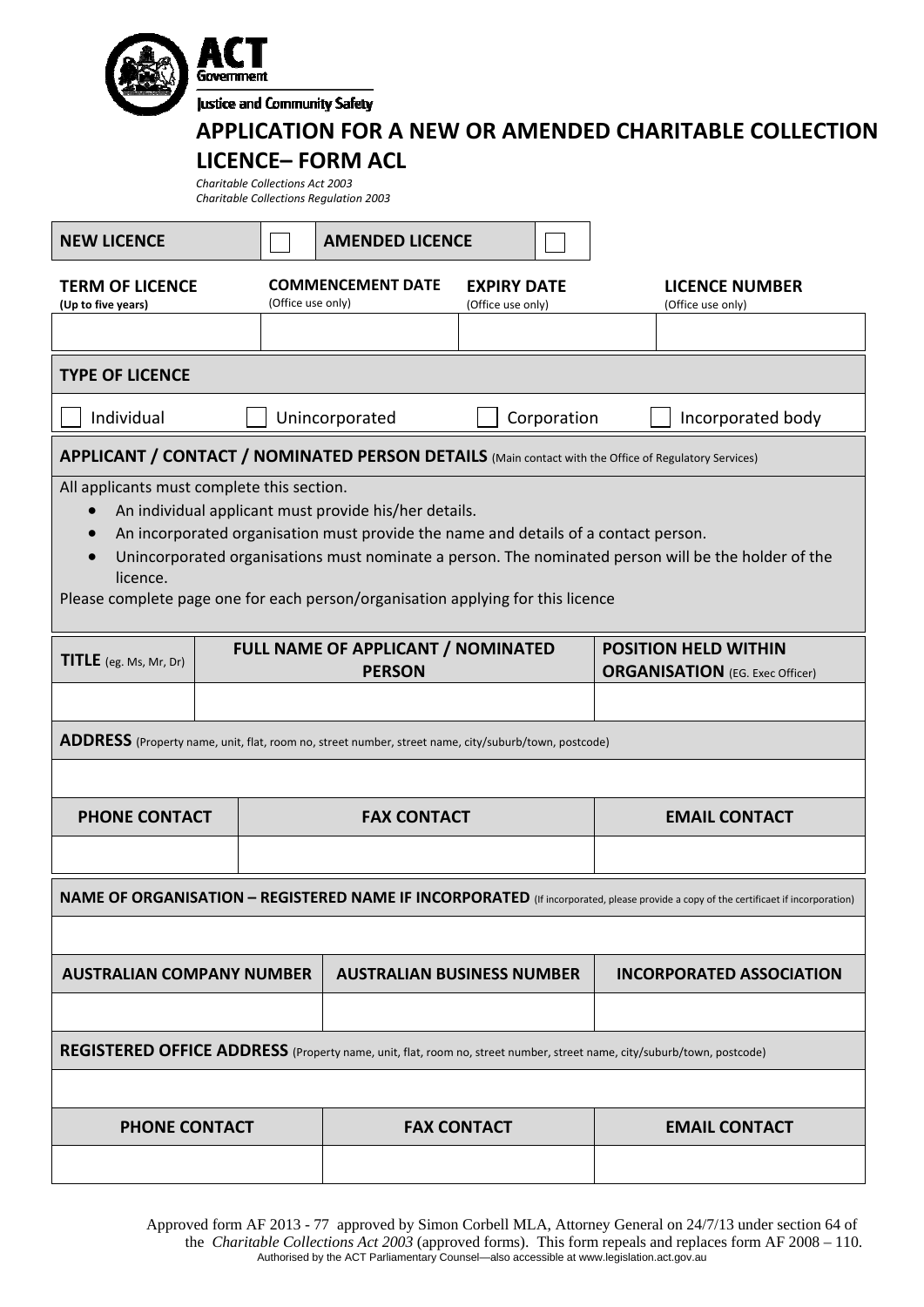| PURPOSE OF COLLECTION (refer to http://www.ato.gov.au/nonprofit/content.aspx?doc=/content/24483.htm)                                                                                                |
|-----------------------------------------------------------------------------------------------------------------------------------------------------------------------------------------------------|
| The Chief Executive must be satisfied that the proposed purposes of the collection must be for a charitable<br>purpose. The purpose of a collection must fall into one of the following categories. |
| The relief of poverty or sickness or the needs of the aged                                                                                                                                          |
| The advancement of education                                                                                                                                                                        |
| The advancement of religion                                                                                                                                                                         |
| The purposes beneficial to the community (philanthropic / patriotic / benevolent)                                                                                                                   |
| Provide more details supporting the base purpose of the collection:                                                                                                                                 |
|                                                                                                                                                                                                     |
|                                                                                                                                                                                                     |
|                                                                                                                                                                                                     |

| In order for the Office of Regulatory Services to be in a position to appropriately assess the application and make a<br>decision regarding the purpose of the collection it is very important that the applicant provide applicable<br>governing documents. Please select the documents that are being supplied in support of the application: |
|-------------------------------------------------------------------------------------------------------------------------------------------------------------------------------------------------------------------------------------------------------------------------------------------------------------------------------------------------|
| $\vert$ Certificate of incorporation                                                                                                                                                                                                                                                                                                            |
| Consent from benefiting charity / charities (required only if application is not being made by the charity itself)                                                                                                                                                                                                                              |

Trust deeds

Memorandums

Articles of association

# Constitution / rules

Business partnership agreement

Copies of previous annual returns over \$50,000

**DOCUMENTATION IN SUPPORT OF PURPOSE**

Any other documents the applicant considers relevant to the application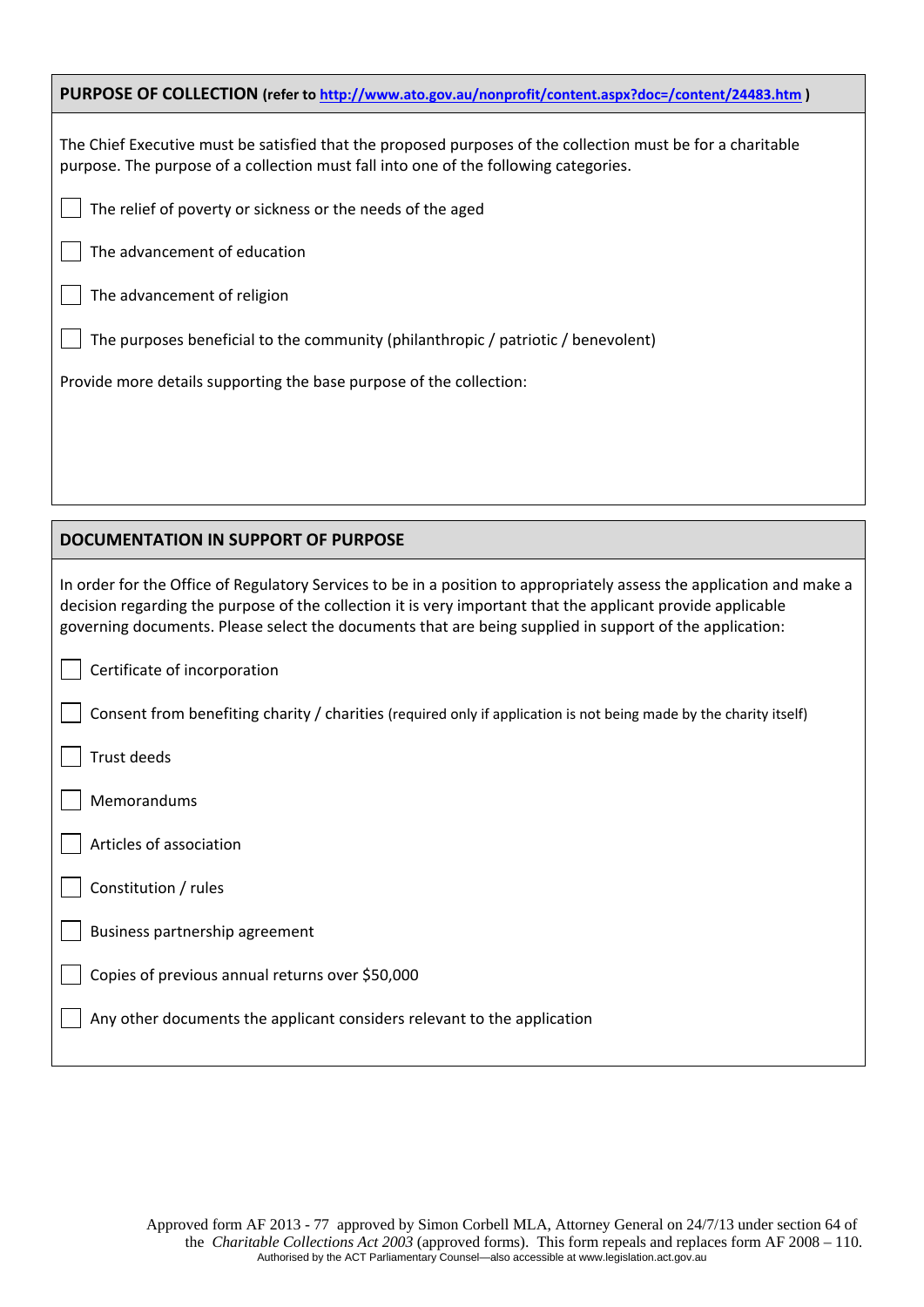|  | <b>NAME OF AUDITOR</b> (If collection expected to exceed \$50,000) |
|--|--------------------------------------------------------------------|
|--|--------------------------------------------------------------------|

### **AUDITOR'S ADDRESS**

| <b>PHONE CONTACT</b> | <b>FAX CONTACT</b> | <b>EMAIL CONTACT</b> |
|----------------------|--------------------|----------------------|
|                      |                    |                      |

**NAME OF FINANCIAL INSTITUTION**

the contract of the contract of the contract of

**ACCOUNT NUMBER NAME OF ACCOUNT**

# **DECLARATION BY APPLICANT BEING AN INDIVIDUAL OR BEING THE NOMINATED PERSON SIGNING ON BEHALF OF A NON‐INCORPORATED BODY**

I \_\_\_\_\_\_\_\_\_\_\_\_\_\_\_\_\_\_\_\_\_\_\_\_\_\_\_\_\_\_\_\_\_\_\_\_\_\_\_\_\_\_\_\_\_\_\_\_\_\_\_\_\_\_\_\_\_\_\_\_\_\_\_\_\_\_\_\_\_\_\_\_\_\_\_\_\_\_\_\_\_\_\_\_\_\_\_\_\_\_\_\_\_\_\_\_\_\_\_\_\_\_\_\_\_\_\_\_\_\_\_\_\_\_\_\_\_\_\_\_\_\_\_ (applicant)

declare that:

(i) I have not, nor do I have an associate who has committed a disqualifying act; and

(ii) I am not taking the benefit of any law for the relief of bankrupt or insolvent debtors; and

(iii) I am not assigning any part of the income from this collection for the benefit of my own creditors.

#### I confirm that I understand that:

- (i) The authorisation of a licence will be subject to the requirements of the *Charitable Collections Act 2003* and the Regulations of the *Charitable Collections Act 2003*, including any condition which may be imposed under them:
- (ii) I as the licensee, will be responsible for providing a report on collections conducted under the licence (regulation 14) in the format provided, and any other information that may be required under the licence conditions, within the timeframe stipulated under the licence conditions; and

(iii) An auditor's report of accounts and records kept for collections conducted under the licence may be also required.

|                          |       | Signed in my presence |       |
|--------------------------|-------|-----------------------|-------|
| Applicant's name in full |       | Witness' name in full |       |
| Applicant's signature    | Dated | Witness signature     | Dated |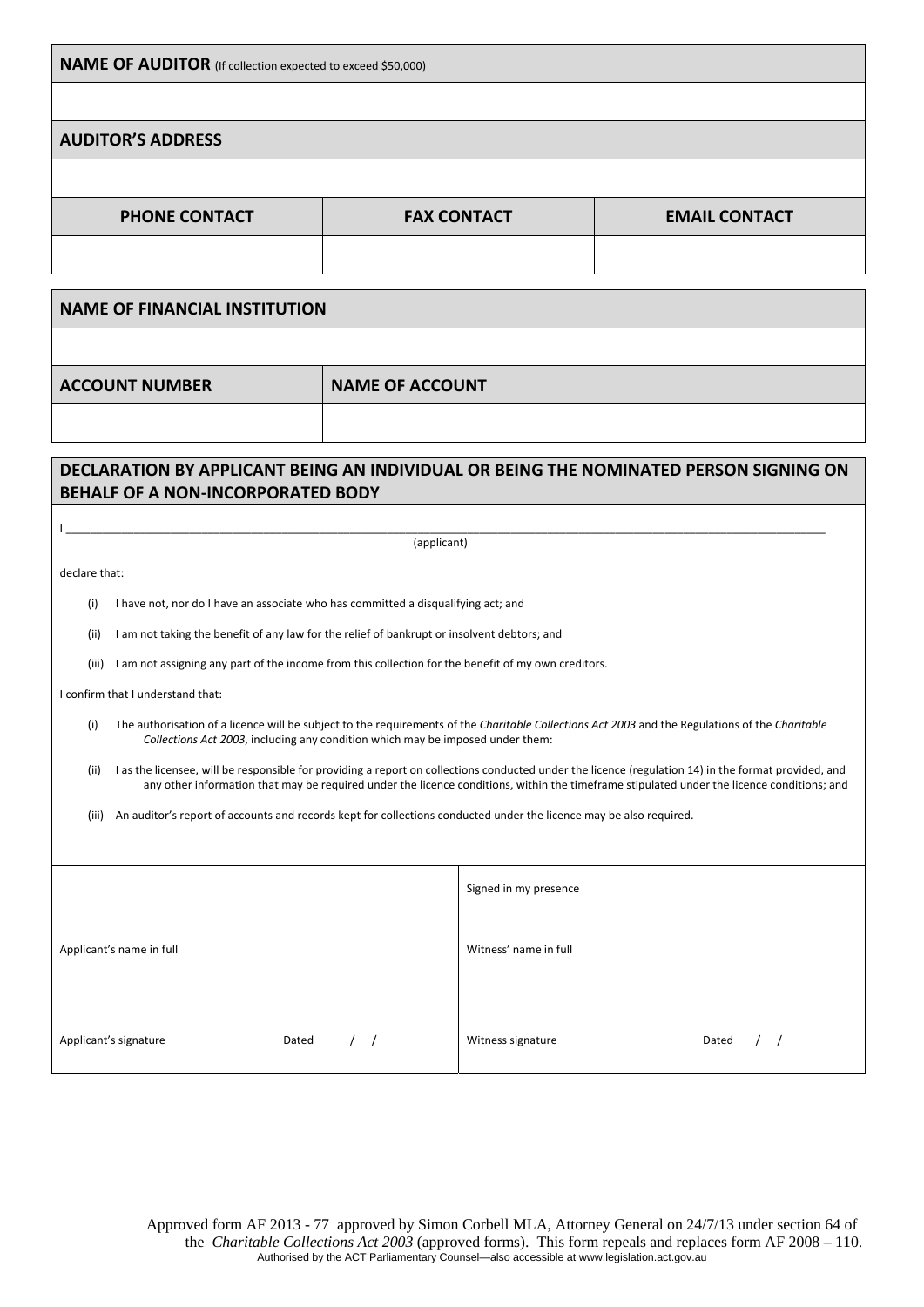| <b>DECLARATION BY A COMPANY OR AN INCORPORATED ASSOCIATION</b> (see note below)                                                 |                                                                                                                                      |                                                                                                                                                                                                                                                                                                  |  |  |  |  |
|---------------------------------------------------------------------------------------------------------------------------------|--------------------------------------------------------------------------------------------------------------------------------------|--------------------------------------------------------------------------------------------------------------------------------------------------------------------------------------------------------------------------------------------------------------------------------------------------|--|--|--|--|
|                                                                                                                                 |                                                                                                                                      |                                                                                                                                                                                                                                                                                                  |  |  |  |  |
|                                                                                                                                 | (name of company / incorporated body)                                                                                                |                                                                                                                                                                                                                                                                                                  |  |  |  |  |
| declare that:                                                                                                                   |                                                                                                                                      |                                                                                                                                                                                                                                                                                                  |  |  |  |  |
| (i)                                                                                                                             | I am not aware that an executive officer, or an associate of an executive officer, of the body has committed a disqualifying act; or |                                                                                                                                                                                                                                                                                                  |  |  |  |  |
| (ii)                                                                                                                            | The body is an externally-administered body corporate.                                                                               |                                                                                                                                                                                                                                                                                                  |  |  |  |  |
|                                                                                                                                 | I confirm that I understand that:                                                                                                    |                                                                                                                                                                                                                                                                                                  |  |  |  |  |
| (i)                                                                                                                             | Collections Act 2003, including any condition which may be imposed under them;                                                       | The authorisation of a licence will be subject to the requirements of the Charitable Collections Act 2003 and the Regulations of Charitable                                                                                                                                                      |  |  |  |  |
| (ii)                                                                                                                            |                                                                                                                                      | The licensee will be responsible for providing a report on the collections conducted under the licence (regulation 14) in the format provided, and<br>any other information that may be required under the licence conditions, within the timeframe stipulated under the licence conditions; and |  |  |  |  |
| (iii)                                                                                                                           | An auditor's report of accounts kept for collections conducted under the licence may be also required.                               |                                                                                                                                                                                                                                                                                                  |  |  |  |  |
|                                                                                                                                 |                                                                                                                                      |                                                                                                                                                                                                                                                                                                  |  |  |  |  |
|                                                                                                                                 |                                                                                                                                      |                                                                                                                                                                                                                                                                                                  |  |  |  |  |
|                                                                                                                                 |                                                                                                                                      |                                                                                                                                                                                                                                                                                                  |  |  |  |  |
|                                                                                                                                 | Full name and position in company / incorporated body                                                                                | Full name and position in company / incorporated body (or witness if signed<br>by an attorney)                                                                                                                                                                                                   |  |  |  |  |
| Signature                                                                                                                       | Dated                                                                                                                                | Signature<br>Dated                                                                                                                                                                                                                                                                               |  |  |  |  |
| If the applicant has a Common Seal then it should be affixed in accordance with its rules or constitution.                      |                                                                                                                                      |                                                                                                                                                                                                                                                                                                  |  |  |  |  |
|                                                                                                                                 |                                                                                                                                      |                                                                                                                                                                                                                                                                                                  |  |  |  |  |
|                                                                                                                                 |                                                                                                                                      |                                                                                                                                                                                                                                                                                                  |  |  |  |  |
|                                                                                                                                 |                                                                                                                                      |                                                                                                                                                                                                                                                                                                  |  |  |  |  |
| Common Seal (for incorporated body)                                                                                             |                                                                                                                                      |                                                                                                                                                                                                                                                                                                  |  |  |  |  |
| Note: If the anglicant is a severe weber than the signatures an this anglication house to be (a) 3 divertors, as (b) a divertor |                                                                                                                                      |                                                                                                                                                                                                                                                                                                  |  |  |  |  |

Note: If the applicant is a **corporation** then the signatures on this application have to be (a) 2 directors; or (b) a director and a company secretary; or (c) the sole director (who is also the sole company director) and a witness; or (d) an attorney and a witness. If signed by this method, the attorney certifies that he/she has no notice of revocation of the power or attorney. If the applicant is an **incorporate association** the two signatures on this application must be authorised officers. If the applicant is an **unincorporated association** the signature must be from the nominated person or execitive officer.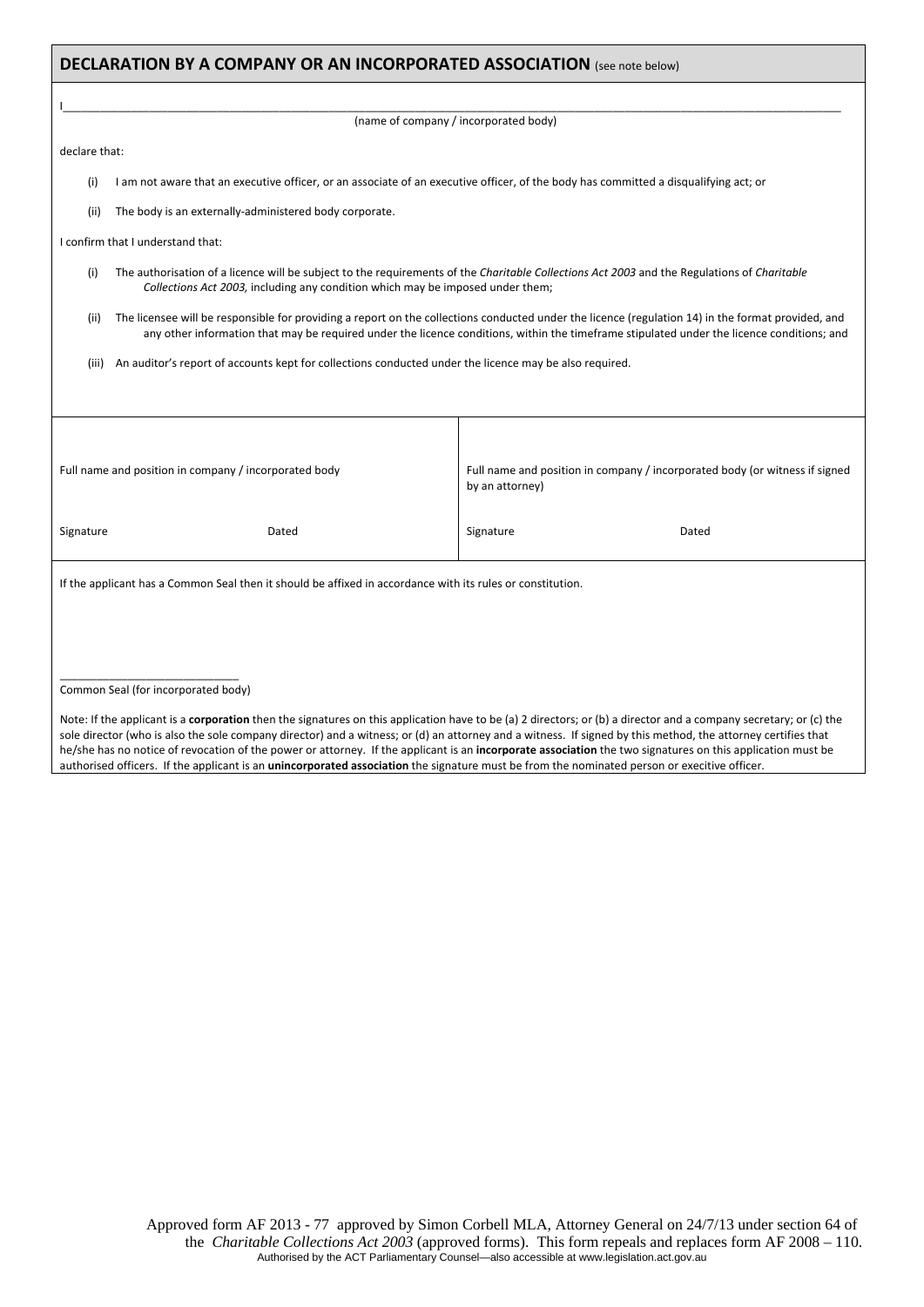#### PROVIDE DETAILS FOR EACH COLLECTION TO BE CONDUCTED UNDER THE CHARITABLE COLLECTIONS LICENCE (Section 9, Regulations) – identify times for children under 12

As a licencee you are obligated to report to the Director General under the following circumstances:

- $\bullet$ For <sup>a</sup> licence that is issued for <sup>a</sup> period of **less than 12 months,** you must report to the ORS with **120 days** of the **end** of the licence.
- $\bullet$ • For a licence that is issued for a period of more than 12 months, you must report to the ORS within 120 days after the end of each 12 month period and within 120 days after the end of the licence.

#### As a licensee you are also obligated to provide audited reports of the above, if the income within any 12 month period exceeds \$50,000.

| <b>Type of Collection</b>                                                                                | Name of charity / charties who<br>will receive proceeds | How the proceeds will be spent | <b>Date collection starts</b> | Date collection ends | <b>Expected income from</b><br>collection<br>\$ | Date finalised accounts<br>due to Office of<br><b>Regulatory Services (eg.</b><br>30 June and annually<br>thereafter) |
|----------------------------------------------------------------------------------------------------------|---------------------------------------------------------|--------------------------------|-------------------------------|----------------------|-------------------------------------------------|-----------------------------------------------------------------------------------------------------------------------|
| Personal (includes door<br>to door and public place<br>collections)                                      |                                                         |                                |                               |                      |                                                 |                                                                                                                       |
| Telephone                                                                                                |                                                         |                                |                               |                      |                                                 |                                                                                                                       |
| Written appeals                                                                                          |                                                         |                                |                               |                      |                                                 |                                                                                                                       |
| Internet appeals                                                                                         |                                                         |                                |                               |                      |                                                 |                                                                                                                       |
| Other forms of<br>electronic<br>communication<br>(Electronic Transactions<br>Act 2001)                   |                                                         |                                |                               |                      |                                                 |                                                                                                                       |
| Collection bins<br>(includes clothing bins and<br>any receptacle for<br>receiving money or<br>donations) |                                                         |                                |                               |                      |                                                 |                                                                                                                       |
| Other (eg. Fetes, badge<br>days, markets (please list))                                                  |                                                         |                                |                               |                      |                                                 |                                                                                                                       |

Approved form AF 2013 - 77 approved by Simon Corbell MLA, Attorney General on 24/7/13 under section 64 of the *Charitable Collections Act 2003* (approved forms). This form repeals and replaces form AF 2008 – 110. Authorised by the ACT Parliamentary Counsel—also accessible at www.legislation.act.gov.au